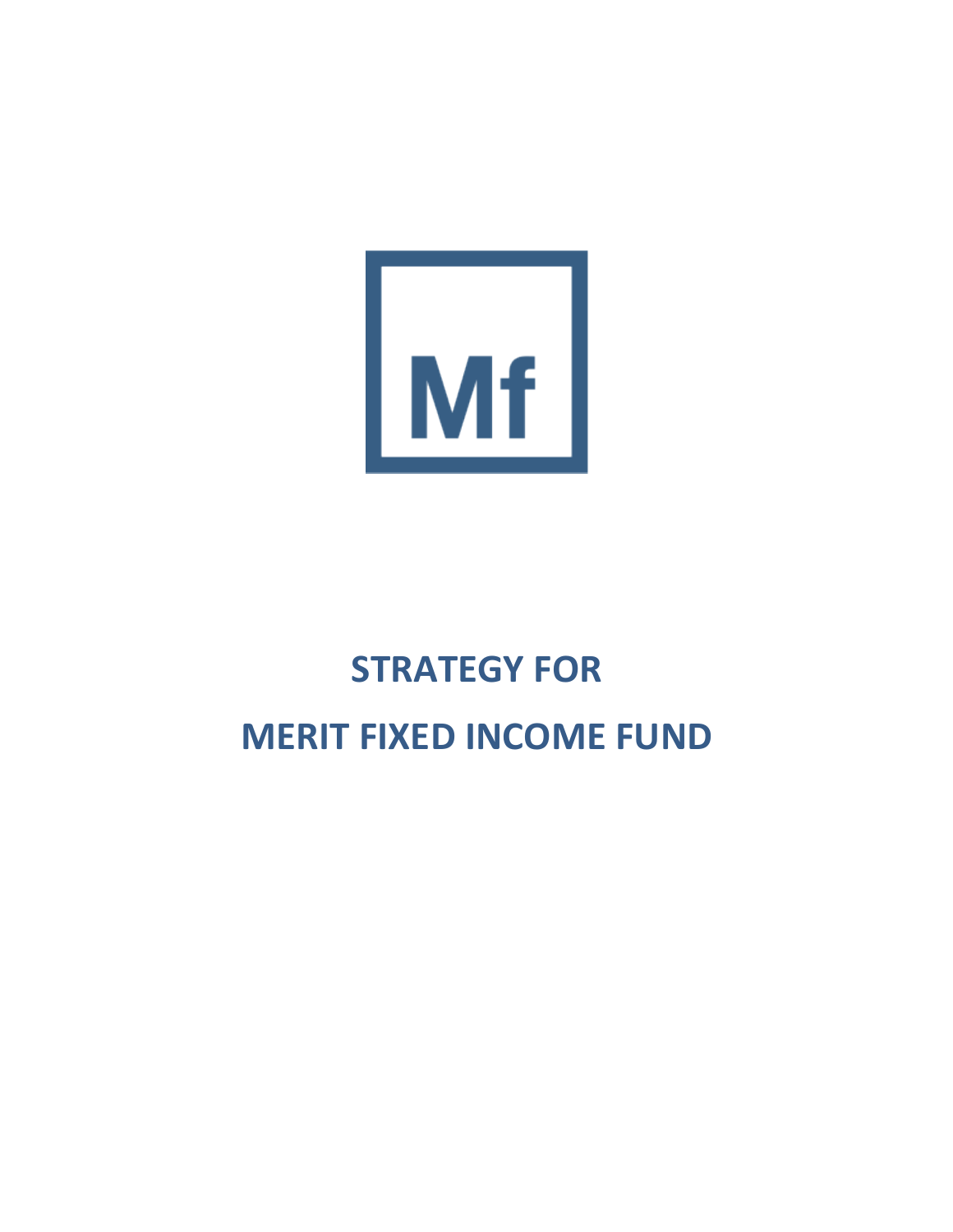

AAAAAAAAAAAAAAAAAAAAAA

## **CONTENT**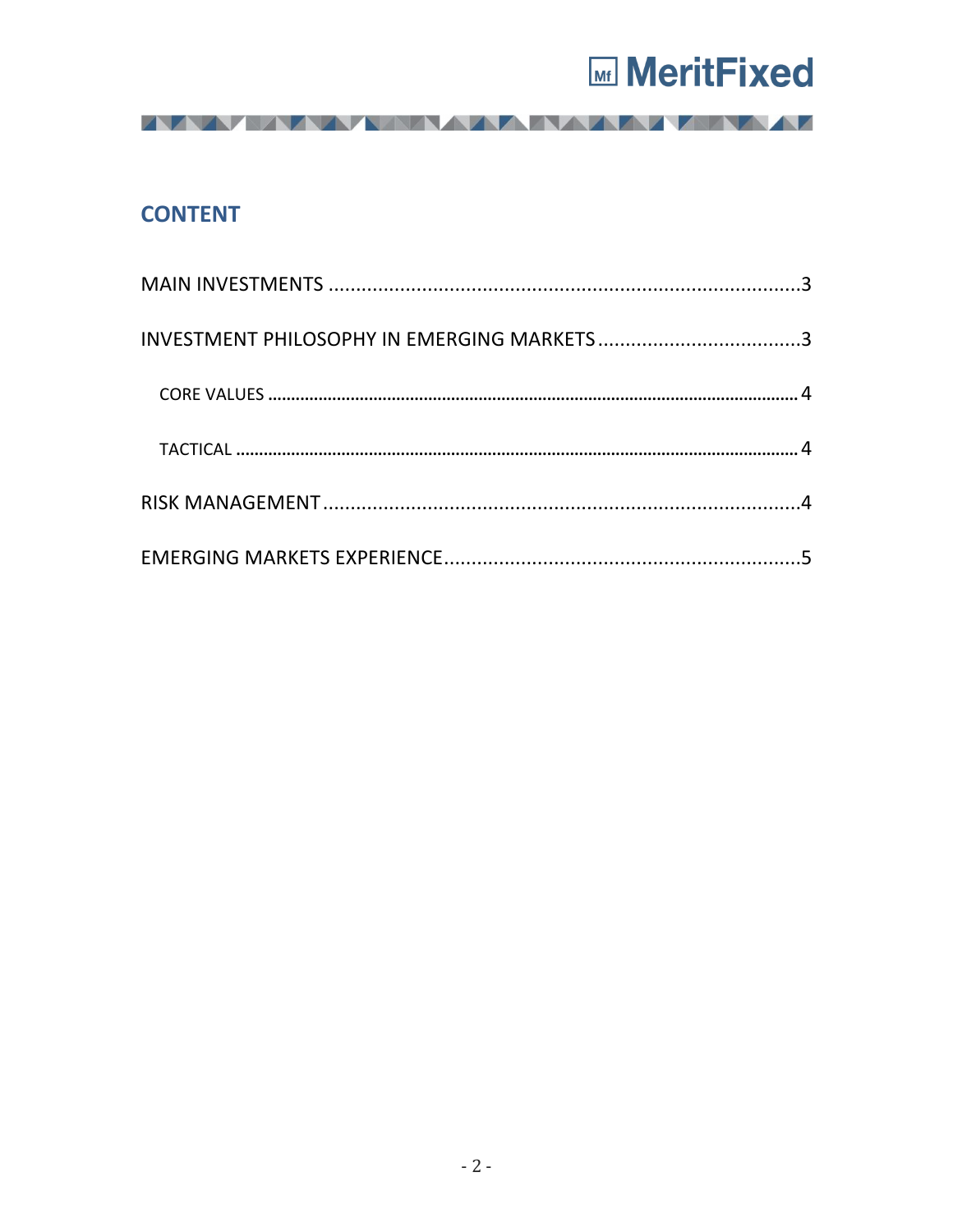

**MAIN INVESTMENTS**

The scope of the fund is to apportion 90% of net assets, plus any leveraged amount utilized within the scope of investment purposes, in sovereign or corporate debt securities of emerging market countries The fund generally considers emerging markets to be any non-U.S. country where these countries do not include those classified by the World Bank as high-income OECD economies. In addition, the fund may consider additional countries as emerging market countries, based on a broader assessment on their development stage.

**IVAN IN YANAN AMAR YANA MA** 

Once the proper macro economic and fundamental analysis is undertaken, investment in emerging market bonds targets to enhance the overall risk-adjusted return of the fund. Characteristics of emerging market bonds outperform traditional asset classes due to alpha generation and diversification.

## **INVESTMENT PHILOSOPHY IN EMERGING MARKETS**

Investments in emerging markets initiate with a secular global economic breakdown, further fine-tuned on a cyclical basis. Within this scope the process is segregated into further steps to guide the underlying investment decisions within the emerging market periphery.

Primarily, countries carrying solid, underlying credit fundamentals such as strong fiscal positions, stable or improving political situations, assuring reserve levels, and debt specifics that can endure financial downturns are filtered. Subsequently, the impact of the investment team's global outlook upon these countries is studied which includes prospects for demand from advanced economies, changes commodity prices, interest rate trends and other external environment components. Finally, the credit is analyzed technically to identify both the upside and the imbalances that could potentially lead to market dislocations.

This disciplined and thorough doctrine serves as the fundamental approach to appropriate the respective country weighting, duration, curve, currency and instrument selection decisions, as well as relative value assessments. As a result these set of strategies optimize underlying investment decisions while mitigating the downside risk.

The fund's set of emerging markets strategies aim to outperform by capitalizing on the high quality countries which usually bring about the most attractive riskadjusted-return opportunities over a market cycle. On the other hand, countries vulnerable to the risk of default or credit deterioration are avoided.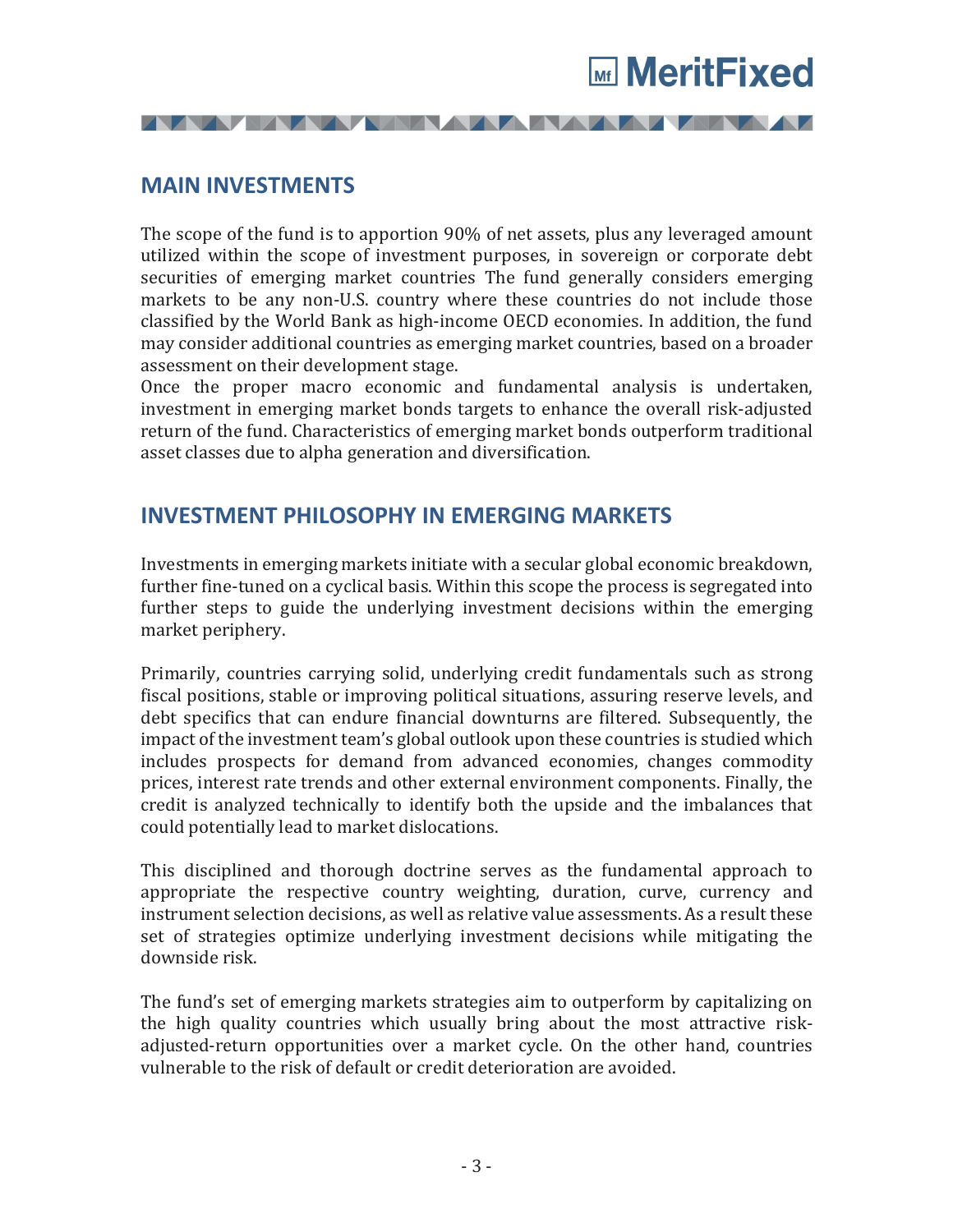

#### **CORE VALUES**

The fund's investment philosophy encompasses the below key principles to structure the investment process in a disciplinary manner:

**IVAN IN YANAN AMAR YANA MA** 

- Higher weights should be allocated in countries which carry strong or improving underlying fundamentals, attractive valuations, and potential return catalysts
- Structure the fund's top-down macroeconomic forecasts by formulating specific underlying country profiles to assess the impact from the external environment variables and global economic cyclicalities
- Countries deficient of strong economic fundamentals and are prone to a defacto credit quality downgrade should be avoided
- Fundamental analysis should be coupled with a thorough underlying security selection process to lock in relative value opportunities across and within markets

#### **TACTICAL**

The addition of an emerging markets strategy to an overall investment strategy should be an opportunity to be capitalized upon. The subsequent diversification from other markets, the resulting declining volatility, and the ensuing improving fundamentals of chosen countries should, together, incline investors towards this asset. Moreover, as market driven opportunities arise, the fund seeks to capitalize on them outright or on a relative value basis.

### **RISK MANAGEMENT**

The fund has embedded the following risk management metrics in an effort to boost the underlying functionality and result to a value add for the investor:

1. Underlying functionalities pertaining to money management are split into investment decisions, trade processing and client service. Segregating the said functionalities adds checks to the overall process and ensures individuals involved in the overall process act within the required guidelines